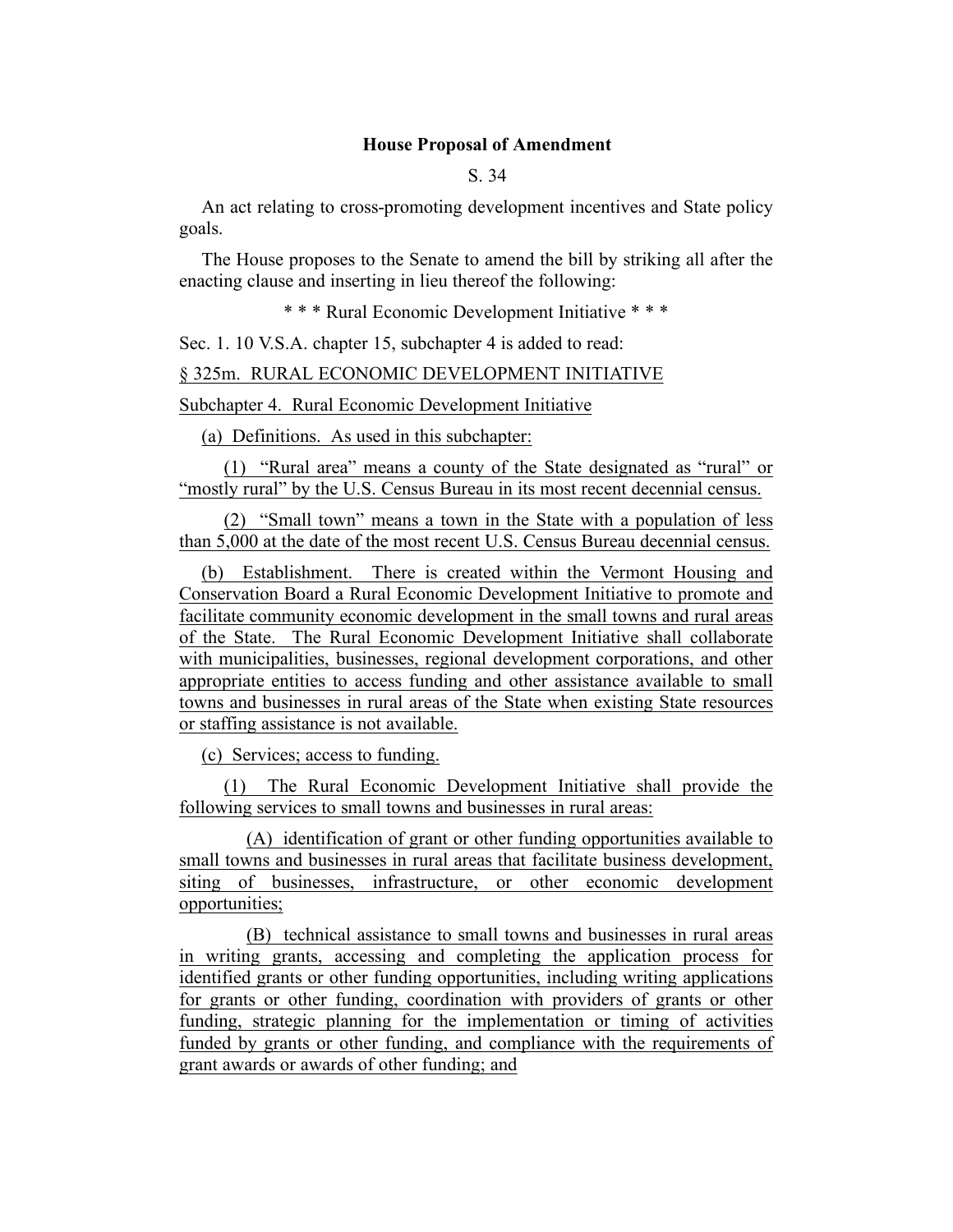(C) recommending available grants, tax credits, or other incentives that a small town or rural area can use to attract businesses.

(2) In providing services under this subsection, the Rural Economic Development Initiative shall give first priority to projects that have received necessary State or municipal approval and that are ready for construction or implementation. Priority shall also be given to projects identified through community visits hosted by the Vermont Council on Rural Development or other public engagement planning processes.

(3) In identifying businesses, or business types, the Rural Economic Development Initiative shall seek to identify businesses or business types in the following priority areas:

(A) milk plants, milk handlers, or dairy products, as those terms are defined in 6 V.S.A. § 2672;

(B) the outdoor equipment or recreation industry;

(C) the value-added forest products industry;

(D) the value-added food industry;

(E) phosphorus removal technology; and

(F) composting facilities.

(d) Report. Beginning on January 31, 2018, and annually thereafter, the Rural Economic Development Initiative shall submit to the Senate Committees on Agriculture and on Economic Development, Housing and General Affairs and the House Committees on Agriculture and Forestry and on Commerce and Economic Development a report regarding the activities and progress of the Initiative. The report shall include:

(1) a summary of activities in the preceding calendar year;

(2) an evaluation of the effectiveness of the services provided to small towns and businesses in rural areas;

(3) an accounting of the grants or other funding facilitated or provided assistance with;

(4) an accounting of the funds acquired by the Rural Economic Development Initiative for administration of grants or other funding mechanisms and whether these funds are sufficient to offset the cost of the Rural Economic Development Initiative; and

(5) recommended changes to the program, including proposed legislative amendments to further economic development in small towns and rural areas in the State.

Sec. 2. [Deleted.]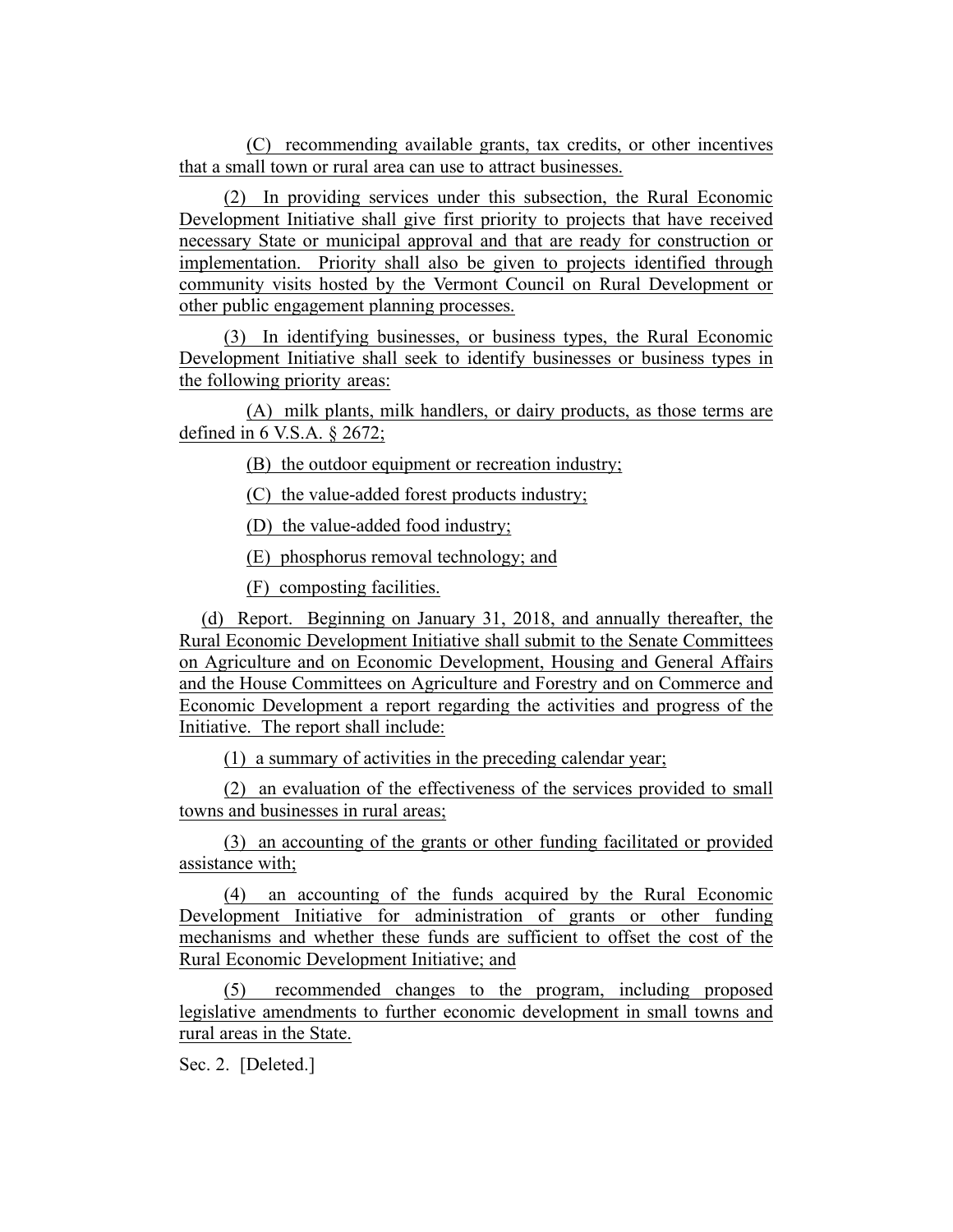## \* \* \* Cross-promotion of Development Programs \* \* \*

# Sec. 3. EXECUTIVE BRANCH CROSS-PROMOTION OF LOAN, GRANT,

## AND INCENTIVE PROGRAMS

(a) The General Assembly finds that it is within the authority of the Executive Branch to manage a process of continuous improvement for agency and statewide programs and operations. While undertaking these efforts, the Executive Branch shall ensure that State loan, grant, and other incentive programs cross-promote:

(1) the availability of financial and technical assistance from the State through education and outreach materials; and

(2) the State policies funded by State incentive programs, including the adoption of renewable energy, rural economic development, public access to conserved lands, and water quality improvements.

(b) The Secretary of Administration shall provide material or information regarding the cross-promotion of State policies on State websites and within application materials available to the public regarding State loan, grant, and other incentive programs.

\* \* \* Energy Efficiency \* \* \*

# Sec. 4. REPORT; ENERGY EFFICIENCY CHARGE; COMMERCIAL AND

# INDUSTRIAL CUSTOMERS

(a) On or before January 15, 2018, the Commissioner of Public Service (the Commissioner) shall submit a report with recommendations as described in subsection (b) of this section.

(1) In preparing the report, the Commissioner shall consult with the Secretary of Commerce and Community Development, the energy efficiency utilities (EEU) appointed under  $30$  V.S.A.  $\frac{1}{2}$  209(d)(2), the regional development corporations, the Public Service Board, and other affected persons.

(2) The Commissioner shall submit the report to the Senate Committees on Finance, on Natural Resources and Energy, and on Agriculture and the House Committees on Ways and Means, on Energy and Technology, on Commerce and Economic Development, and on Agriculture and Forestry.

(b) The report shall provide the Commissioner's recommendations on:

(1) Whether and how to increase the use by commercial and industrial customers of self-administered efficiency programs under 30 V.S.A. § 209(d) and (j), including:

(A) Potential methods and incentives to increase participation in self-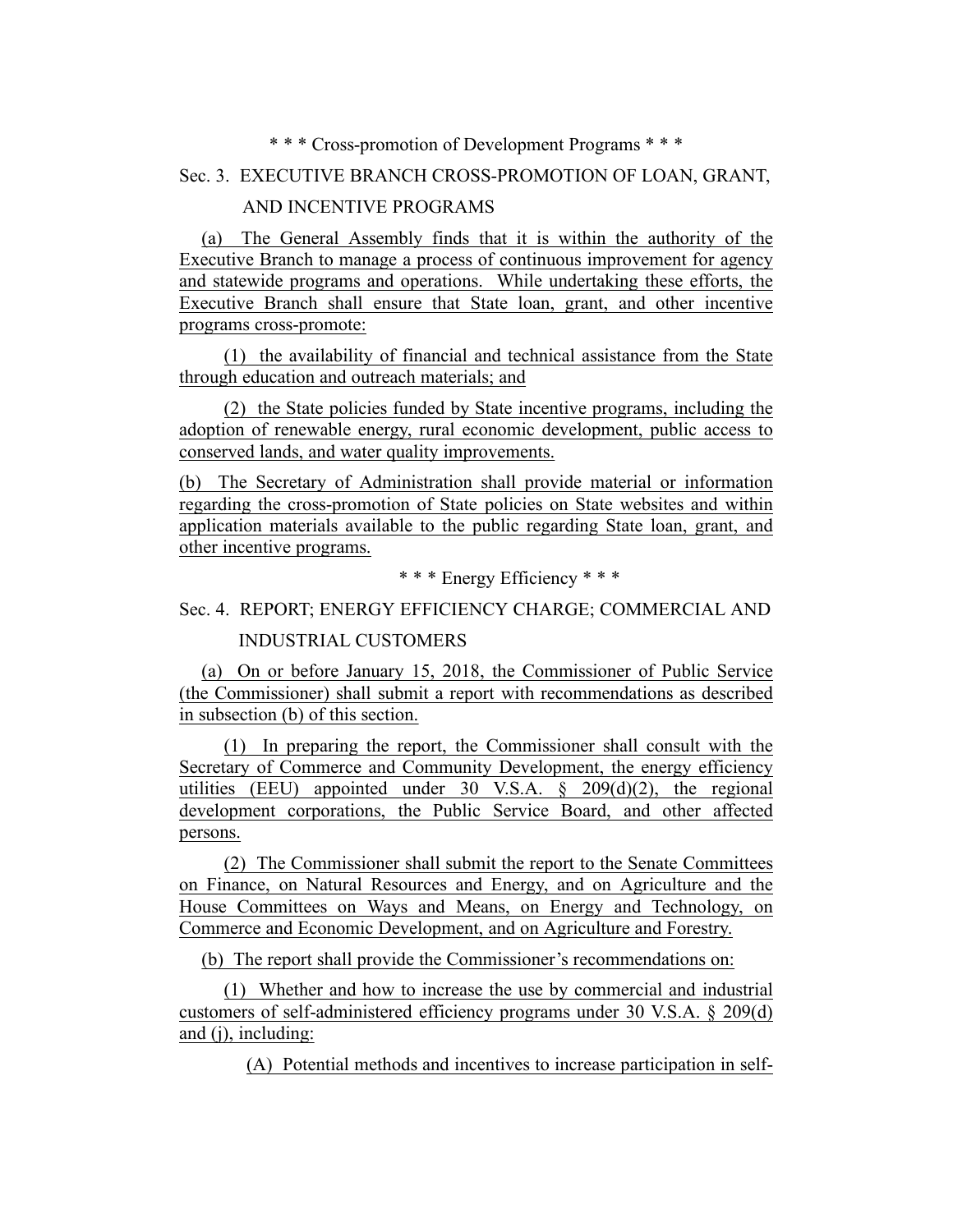administration of energy efficiency, including:

(i) Potential changes to the eligibility criteria for existing programs.

(ii) Use of performance-based structures.

(iii) Self-administration of energy efficiency by a commercial and industrial customer, with payment of an energy efficiency charge (EEC) amount only for technical assistance by an EEU, if the customer demonstrates that it possesses in-house expertise that supports such self-administration and implements energy efficiency measures that the customer demonstrates are cost-effective and save energy at a benefit-cost ratio similar to the EEU.

(B) The potential inclusion of such methods and incentives in EEU demand resource plans.

(C) Periodic reporting by the EEUs of participation rates in selfadministration of energy efficiency by commercial and industrial customers located in the small towns in the State's rural areas. As used in this subdivision (C):

(i) "Rural area" means a county of the State designated as "rural" or "mostly rural" by the U.S. Census Bureau in its most recent decennial census.

(ii) "Small town" means a town in a rural area of the State with a population of less than 5,000 at the date of the most recent U.S. Census Bureau decennial census.

(2) The potential establishment of a multi-year pilot program that allows a category of commercial and industrial customers to apply the total amount of their Energy Efficiency Charge (EEC), for the period of the pilot, to investments that reduce the customer's total energy consumption.

(A) The goal of such a program would be to reduce significantly all energy costs for the customer, and to transform the energy profile of the customer such that significant savings would be generated and endure over the long term. Customers in the program would receive the full amount of their EEC contributions, for the period of the pilot, in the form of direct services and incentives provided by an EEU, which would consider how to lower customers' bills cost-effectively across electric, heating, transportation, and process fuels using energy efficiency, demand management, energy storage, fuel switching, and on-site renewable energy.

(B) In the report, the Commissioner shall consider:

(i) the definition of eligible commercial and industrial customers;

(ii) the potential establishment and implementation of such a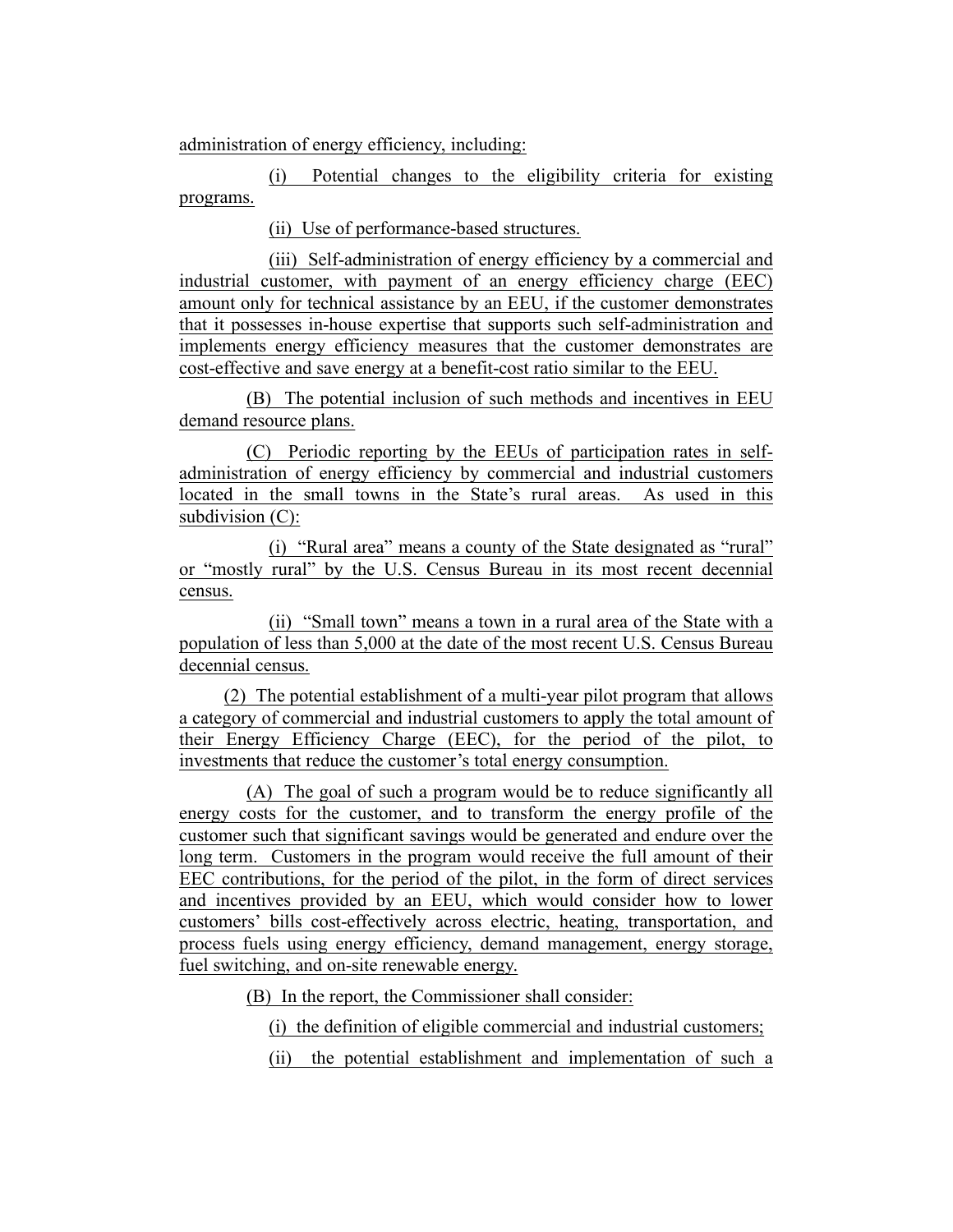program in a manner similar to an economic development rate for the EEU;

(iii) the interaction of such a program with the existing programs for self-managed energy efficiency under 30 V.S.A. § 209(d), including the Energy Savings Account, Self-Managed Energy Efficiency, and Customer Credit Programs;

(iv) the benefits and costs of such a program, including:

(I) a reduction in the operating costs of participating customers;

(II) the effect on job retention and creation and on economic development;

(III) the effect on greenhouse gas emissions;

(IV) the effect on systemwide efficiency benefits that would otherwise be obtained with the EEC funds, such as avoided supply costs, avoided transmission and distribution costs, avoided regional network service charges, and lost revenues from the regional forward-capacity market;

(V) the potential impact on commercial and industrial customers that may not be eligible to participate in such a program;

(VI) the extent to which such a program may result in cost shifts or subsidization among rate classes, and methods for avoiding or mitigating these effects;

(VII) the effect on the budgets developed through the demand resource planning process;

(VIII) the costs of administration;

(IX) any other benefits and costs of the potential program; and

(v) The consistency of such a program with least-cost planning as defined in 30 V.S.A. § 218c; with State energy goals and policy set forth in 10 V.S.A. §§ 578, 580, and 581 and 30 V.S.A. §§ 202a and 218e; and with the State energy plans adopted pursuant to 30 V.S.A. §§ 202 and 202b.

(c) The report submitted under this section shall include a proposed timeline to phase in the recommendations contained in the report. In developing this timeline, the Commissioner shall consider the impact to the established budgets of the EEUs, the regulatory requirements applicable to the EEUs, and the value of rapid implementation of the recommendations.

Sec. 5. 30 V.S.A. § 209(d)(3) is amended to read:

(3) Energy efficiency charge; regulated fuels. In addition to its existing authority, the Board may establish by order or rule a volumetric charge to customers for the support of energy efficiency programs that meet the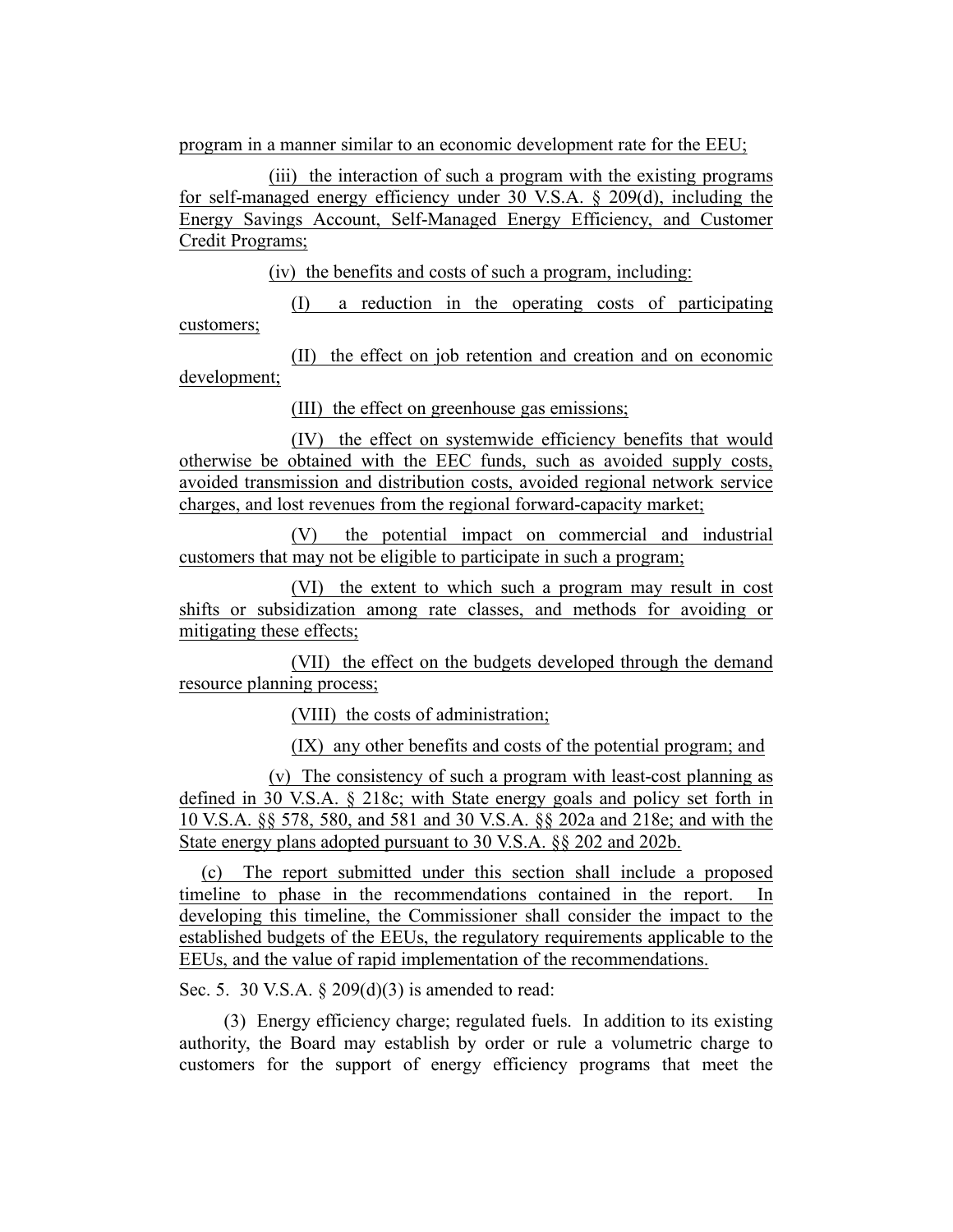requirements of section 218c of this title, with due consideration to the State's energy policy under section 202a of this title and to its energy and economic policy interests under section 218e of this title to maintain and enhance the State's economic vitality. The charge shall be known as the energy efficiency charge, shall be shown separately on each customer's bill, and shall be paid to a fund administrator appointed by the Board and deposited into an the Electric Efficiency Fund. When such a charge is shown, notice as to how to obtain information about energy efficiency programs approved under this section shall be provided in a manner directed by the Board. This notice shall include, at a minimum, a toll-free telephone number, and to the extent feasible shall be on the customer's bill and near the energy efficiency charge.

\* \* \*

#### \* \* \* Environmental Permitting \* \* \*

# Sec. 6. ENVIRONMENTAL PERMITTING; AIR CONTAMINANT FEES;

### ANAEROBIC DIGESTION

On or before January 15, 2018, the Secretary of Natural Resources shall report to House Committees on Agriculture and Forestry and on Natural Resources, Fish and Wildlife and the Senate Committees on Agriculture and on Natural Resources and Energy with a recommendation for reducing or eliminating the air contaminant fee paid by farmers for the emissions from the anaerobic digestion of agricultural products, agricultural by-products, agricultural waste, or food waste. The report shall include a summary of what services the Agency of Natural Resources provides or provided to owners of anaerobic digestors in relation to fees paid.

\* \* \* Phosphorus Removal Technology; Grants \* \* \*

Sec. 7. 6 V.S.A. § 4828 is amended to read:

## § 4828. CAPITAL EQUIPMENT ASSISTANCE PROGRAM

(a) It is the purpose of this section to provide assistance to contract applicators, nonprofit organizations, and farms to purchase or use innovative equipment that will aid in the reduction of surface runoff of agricultural wastes to State waters, improve water quality of State waters, reduce odors from manure application, separate phosphorus from manure, decrease greenhouse gas emissions, and reduce costs to farmers.

(b) The capital equipment assistance program is created in the Agency of Agriculture, Food and Markets to provide farms, nonprofit organizations, and custom applicators in Vermont with State financial assistance for the purchase of new or innovative equipment to improve manure application, separation of phosphorus from manure, or nutrient management plan implementation.

(c) Assistance under this section shall in each fiscal year be allocated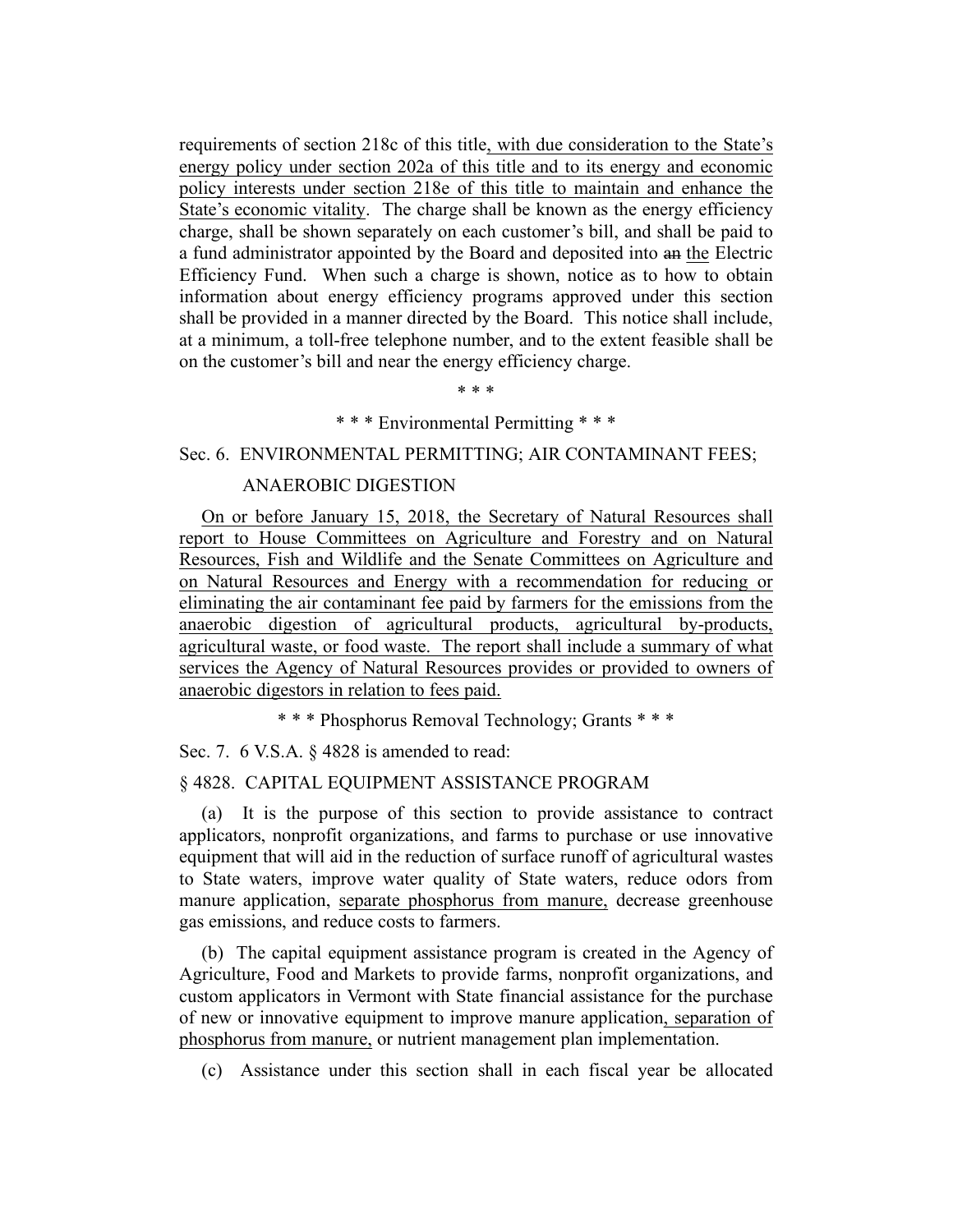according to the following priorities and as further defined by the Secretary:

(1) First priority shall be given to capital equipment to be used on farm sites that are serviced by custom applicators, phosphorus separation equipment providers, and nonprofit organizations and that are located in descending order within the boundaries of:

(A) the Lake Champlain Basin;

- (B) the Lake Memphremagog Basin;
- (C) the Connecticut River Basin; and
- (D) the Hudson River Basin.

(2) Next priority shall be given to capital equipment to be used at a farm site which that is located in descending order within the boundaries of:

- (A) the Lake Champlain Basin;
- (B) the Lake Memphremagog Basin;
- (C) the Connecticut River Basin; and
- (D) the Hudson River Basin.

(d) An applicant for a State grant under this section to purchase or implement phosphorus removal technology or equipment shall pay 10 percent of the total eligible project cost. The dollar amount of a State grant to purchase or implement phosphorus removal technology or equipment shall be equal to the total eligible project cost, less 10 percent of the total as paid by the applicant, and shall not exceed \$300,000.00.

Sec. 8. [Deleted.]

\* \* \* Workers' Compensation; High-Risk Occupations

and Industries \* \* \*

# Sec. 9. WORKERS' COMPENSATION; INDUSTRIES AND OCCUPATIONS WITH HIGH RISK, HIGH PREMIUMS, AND FEW POLICYHOLDERS; STUDY; REPORT

(a) The Commissioner of Financial Regulation, in consultation with the Commissioner of Labor, the National Council on Compensation Insurance, and other interested stakeholders, shall identify and study industries and occupations in Vermont that experience a high risk of workplace and on-thejob injuries and whose workers' compensation insurance is characterized by high premiums and few policyholders in the insurance pool. The industries and occupations addressed in the study shall include, among others, logging and log hauling, as well as arborists, roofers, and occupations in sawmills and wood manufacturing operations. In particular, the Commissioner shall: